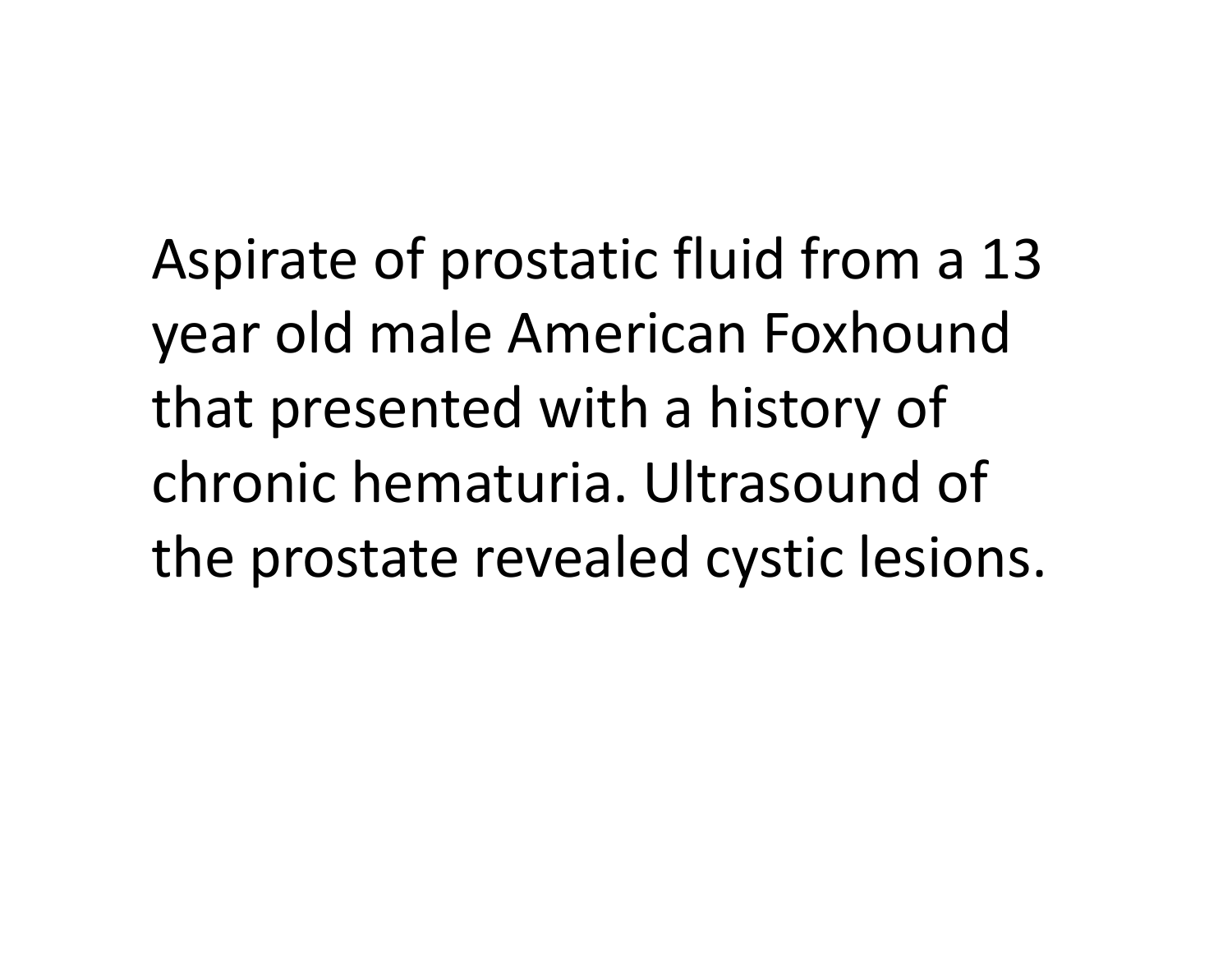# FNA of prostatic fluid

#### 20x

Two different

populations of

cells

A population of larger, more pleomorphic epithelial cells

Frequent, large sheets of uniform epithelial cells, consistent withprostatic epithelium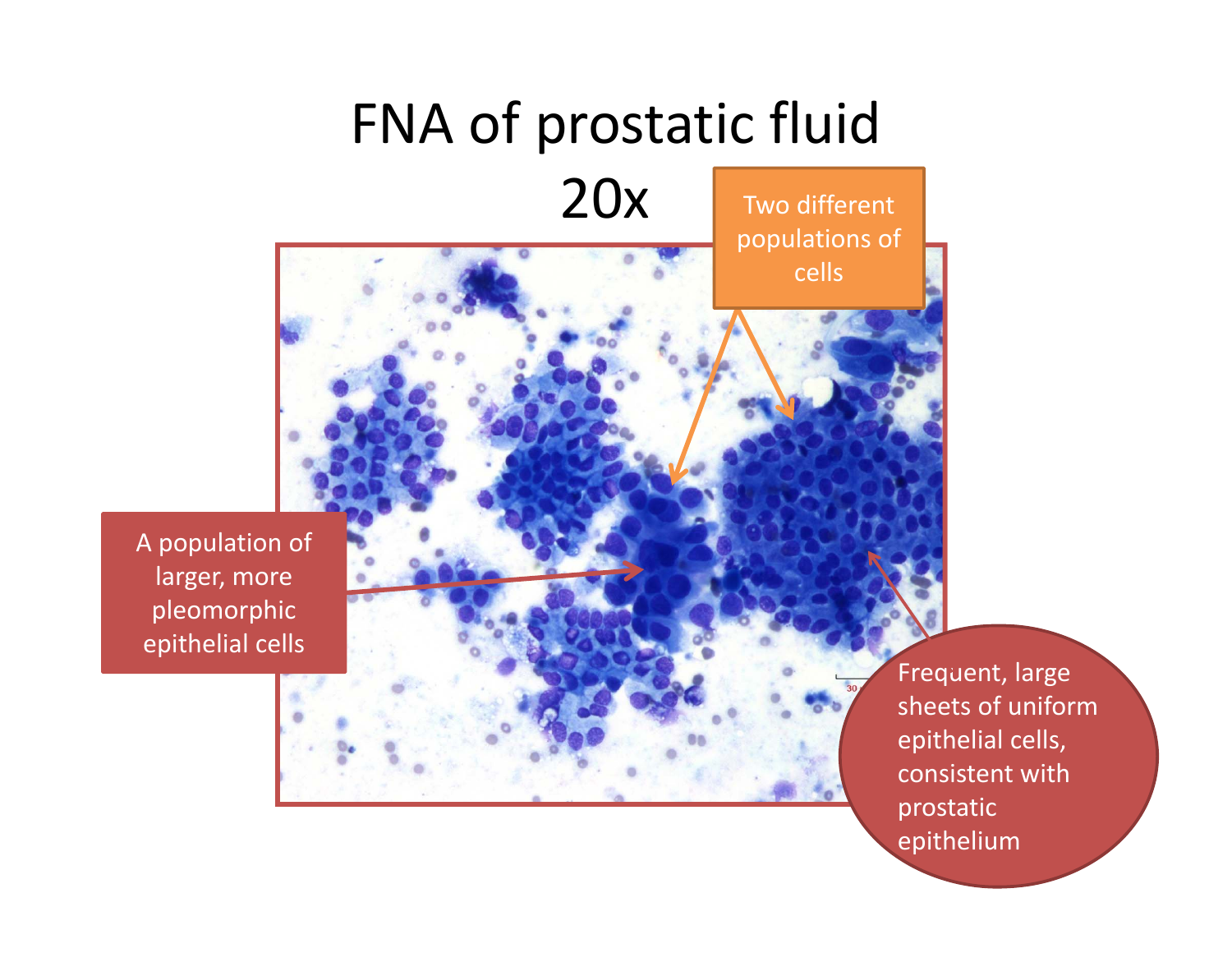### FNA of prostatic fluid 40x

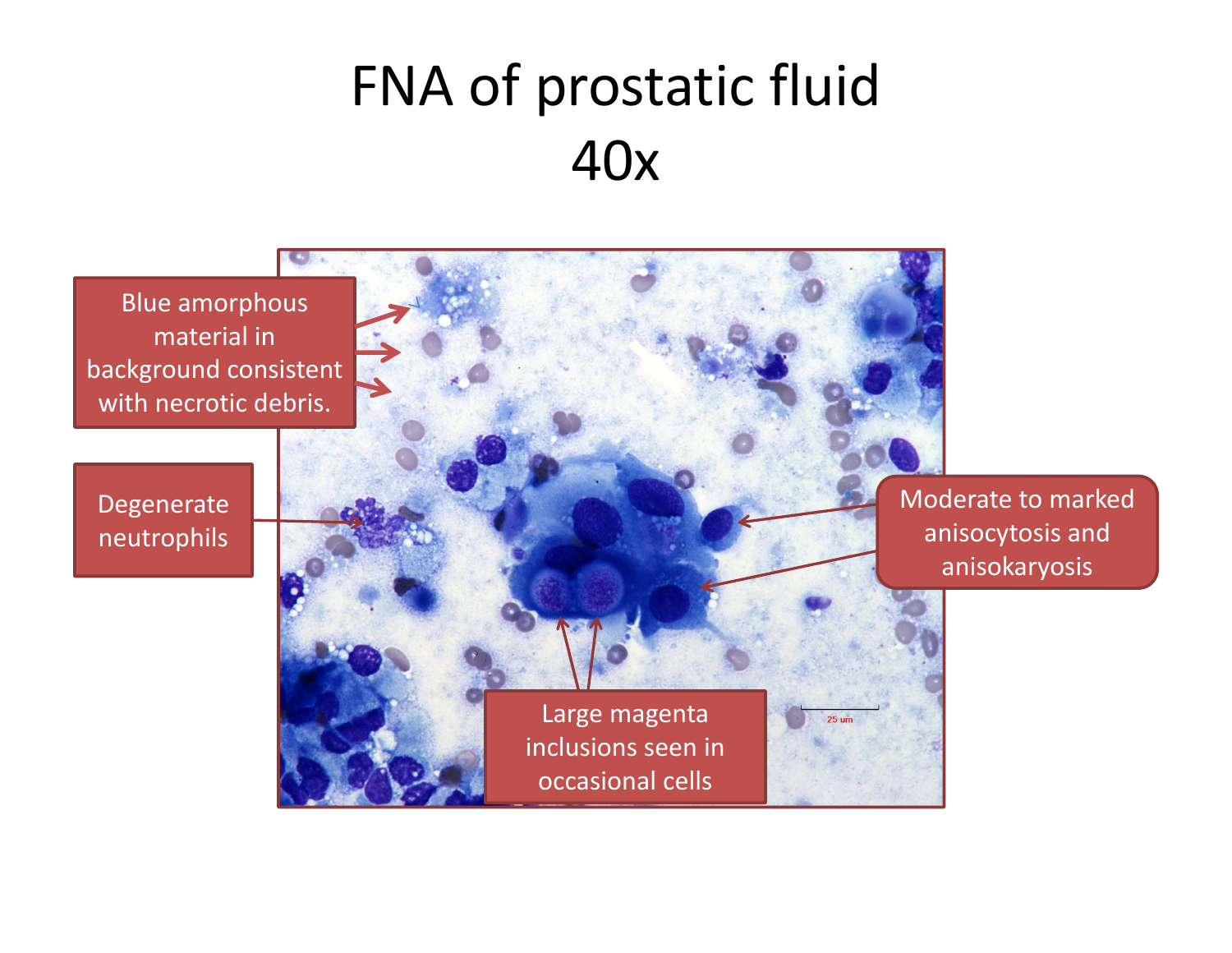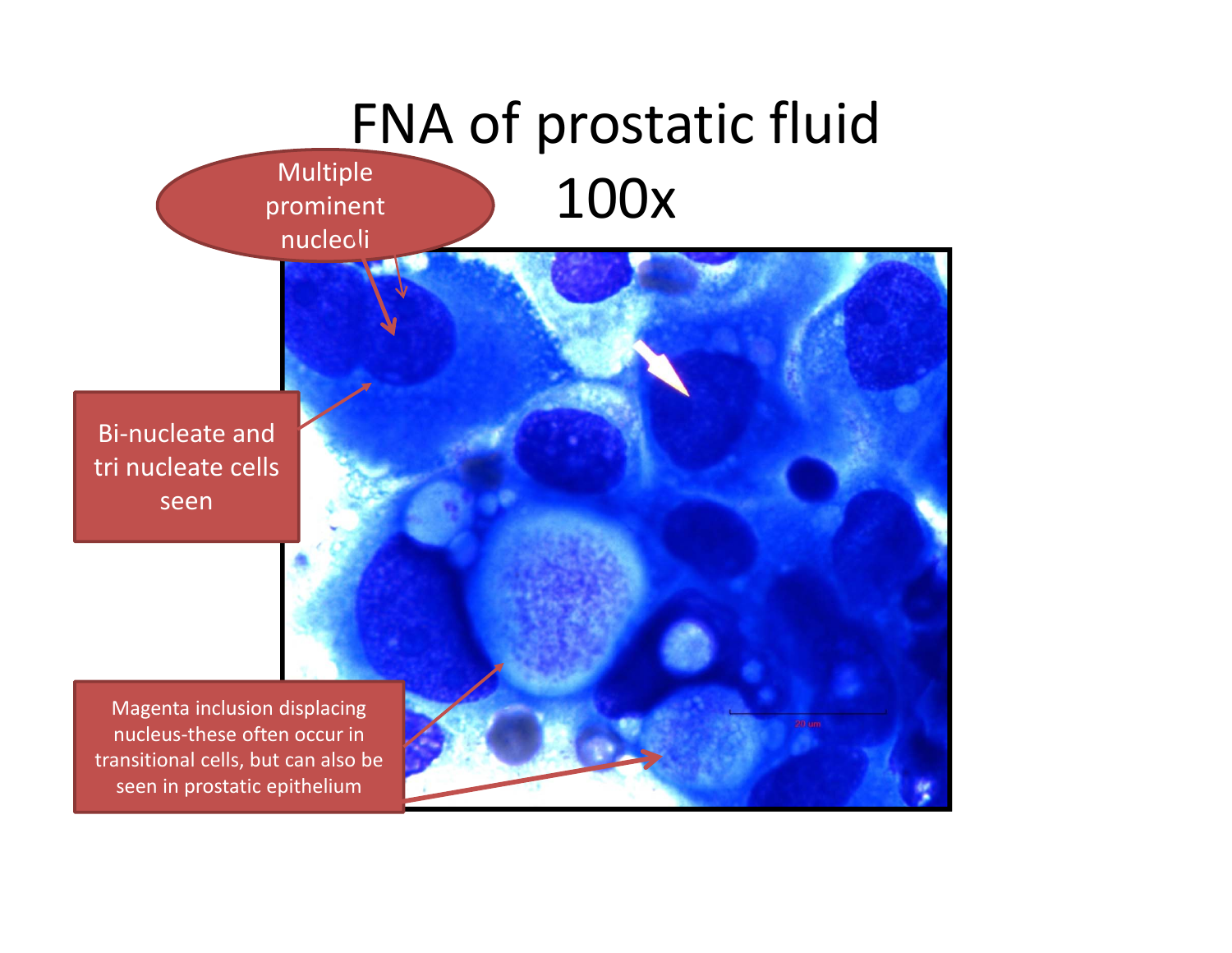## FNA of prostatic fluid 40x

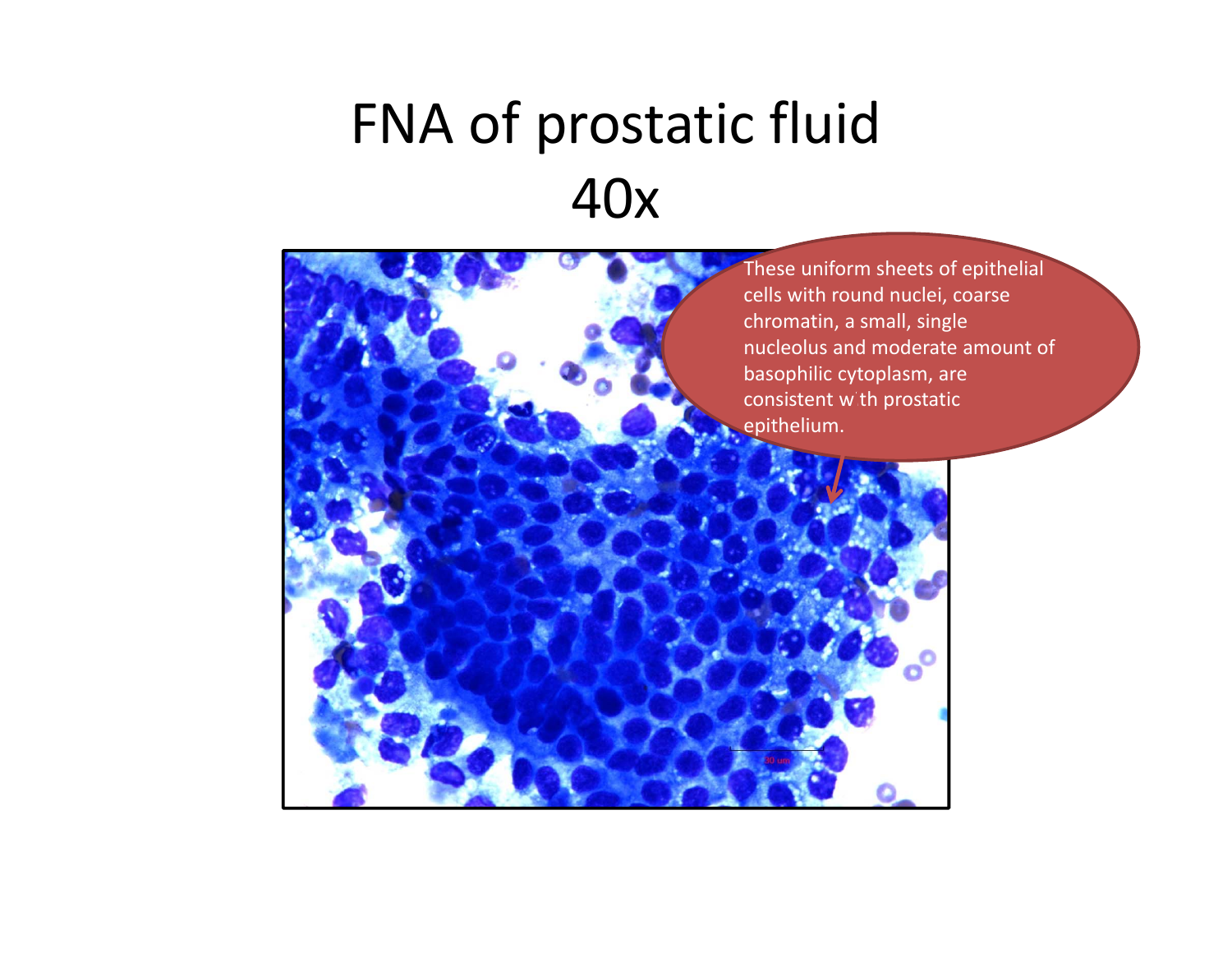## Differential Diagnoses?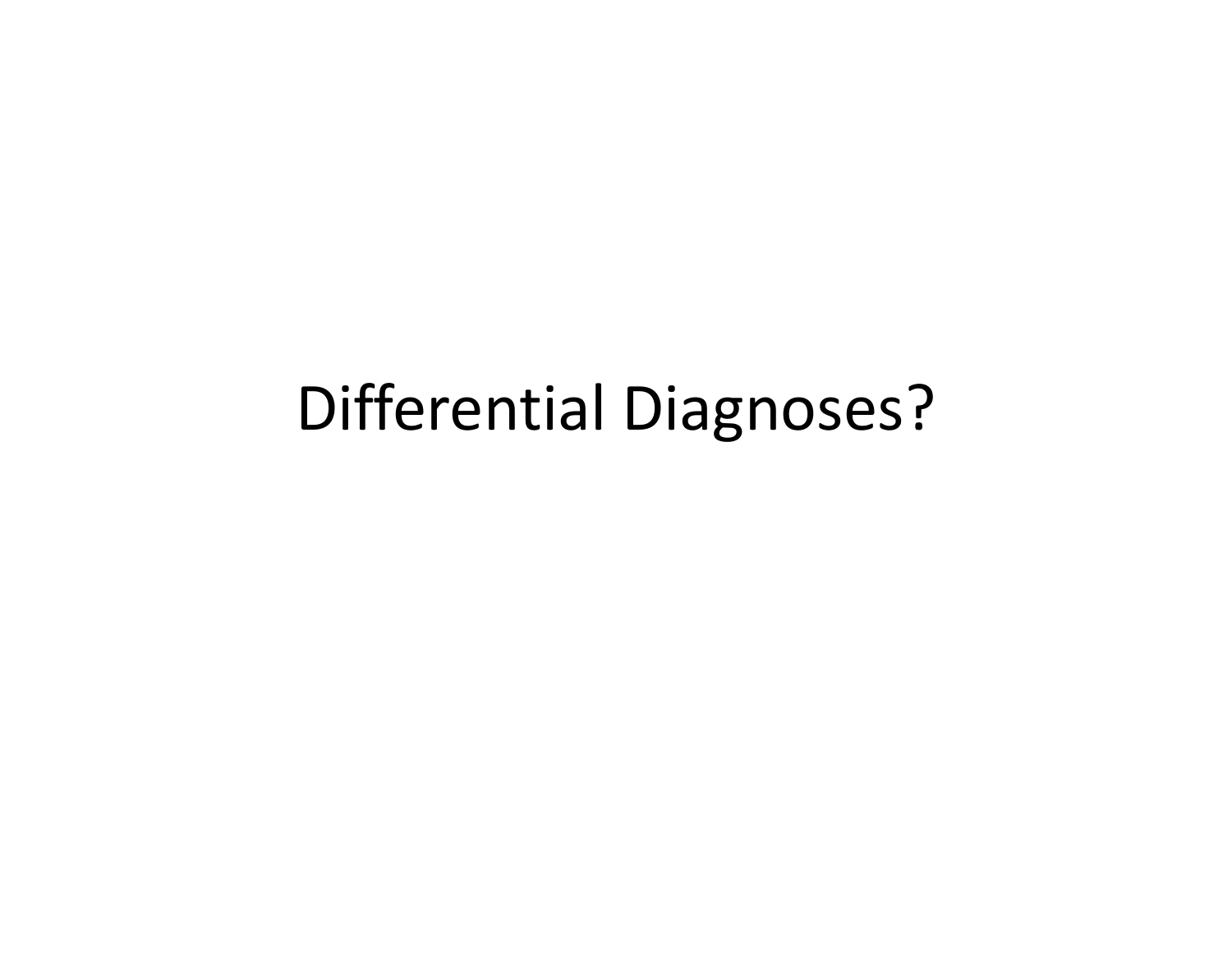#### Interpretation

- Cytologic interpretation:
	- **Probable carcinoma**‐carcinomas can arise fromuroepithelium (transitional cell), prostatic glandular epithelium, or have squamoid differentiation. Mixed tumors are common as well.
	- The numerous sheets of uniform epithelial cells are consistent with **benign prostatic hyperplasia (BPH). Hyperplasia is commonly associated with prostatic carcinoma.**
	- Necrosis and mild inflammation are also present and could be due to neoplasia and/or BPH. No organisms were noted, however this does not rule out an infectious cause.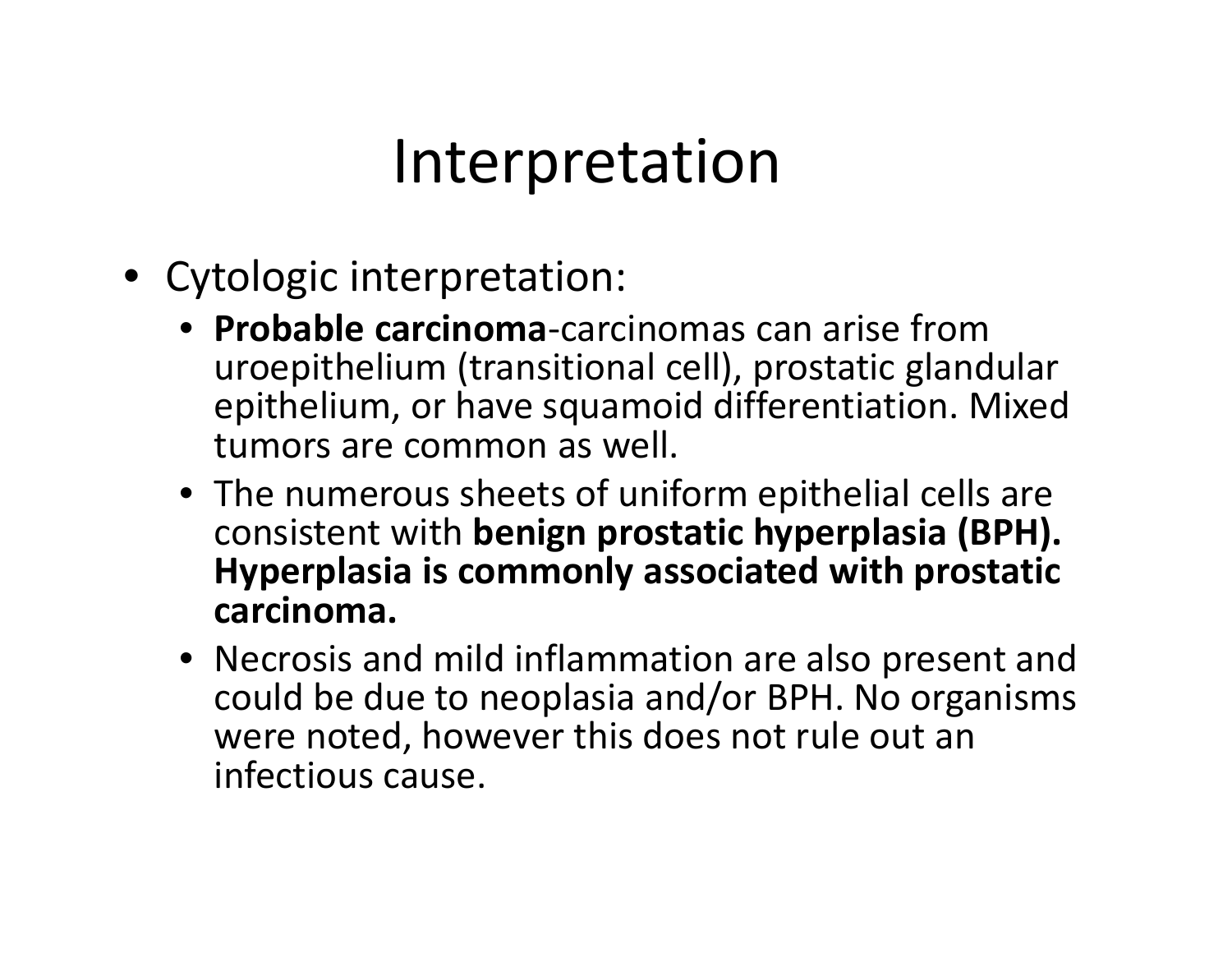#### Interpretation and Discussion, cont:

- The mild inflammation noted in the sample complicates the cytologic interpretation since inflammation can cause cellular atypia.
- The magenta inclusions in the pleomorphic cell population are commonly associated with transitional epithelial cells, however these inclusions may be seen in prostatic ductal epithelium as well.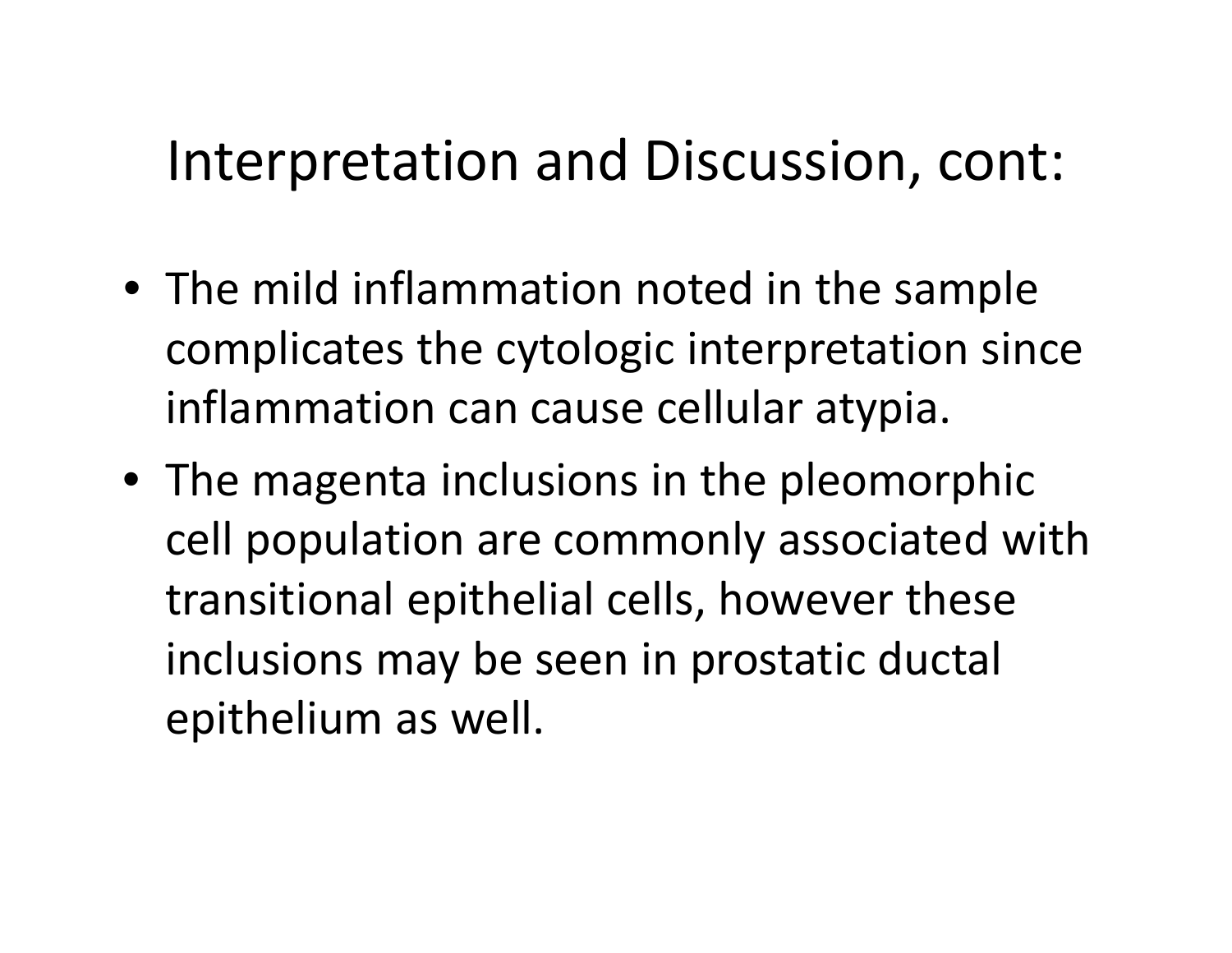## Interpretation and Discussion

As mentioned, canine prostatic carcinoma can be urothelial/ductal, acinar or squamoid.<sup>1</sup>Neoplasms of mixed morphology commonly occur as well. $1$  It can be difficult to differentiate between these tumor types via cytologic examination on Wright‐Giemsa stained preparations, and often histopathologic examination of H&E stained, fixed tissue will not yield an answer. **So what can we use to differentiate tumor type?**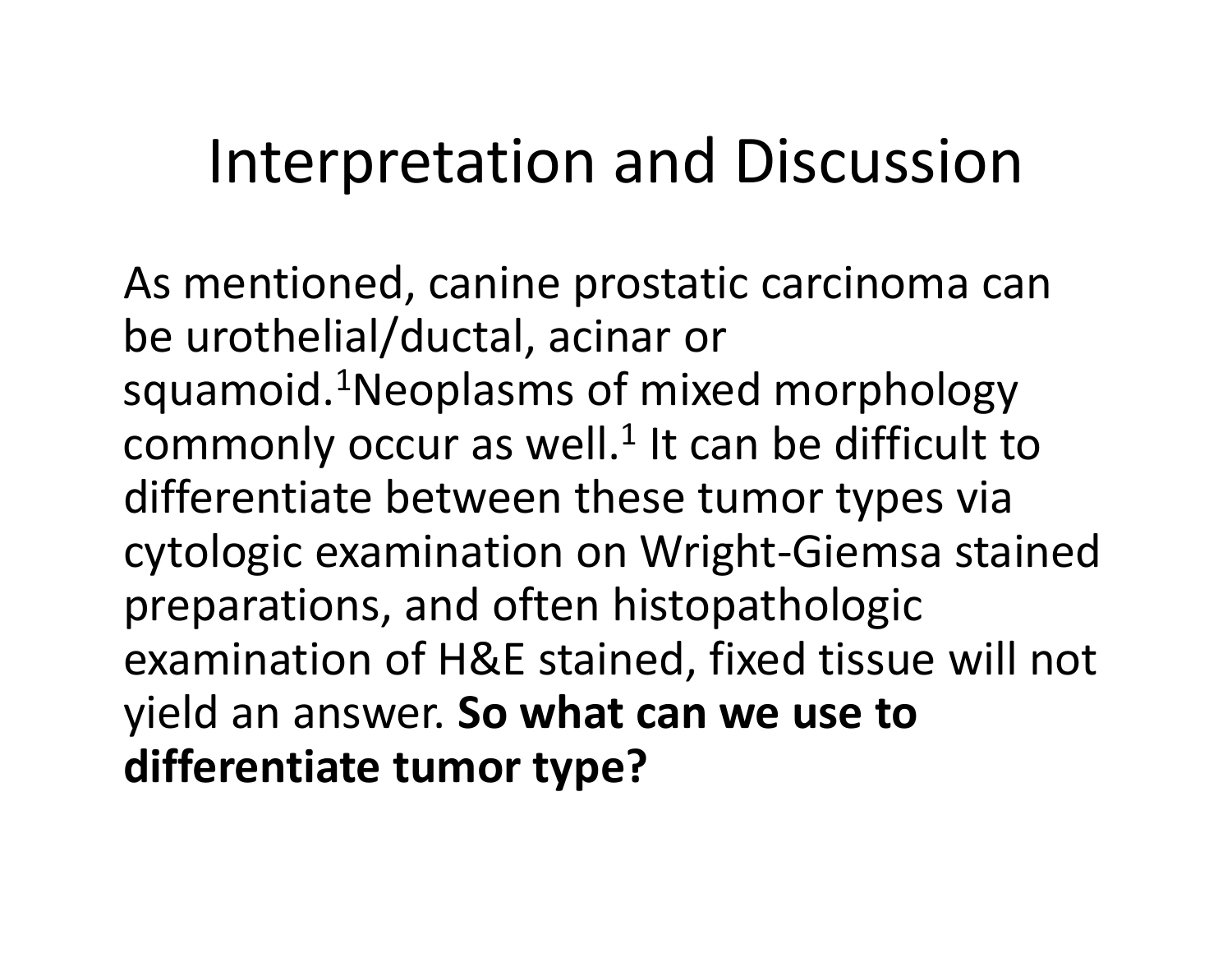# Interpretation and Discussion

- $\bullet$  **Immunohistochemistry (IHC)** has successfully been used to differentiate neoplasms that originate from uroepithelial/ductal (transitional cell) tissue from those of acinar (glandular) tissue.
- $\bullet$  Using IHC, research has shown that **uroepithelial/ductal prostatic carcinomas (which develop independent of androgen hormones) are far more common** than those arising from acinar tissue (which are androgen dependent).2 This is exactly opposite of what occurs in human males, in whom it is well documented that prostate cancer is androgen dependent. This also explains why neutering in canine males does not decrease, and may actually slightly increase the risk of prostatic carcinoma. <sup>2</sup> The most common tumor type, (uroepithelial/ductal) does not appear to be hormone dependent, therefore removing the source of the hormones (the testes) does not have a protective effect.<sup>2</sup>
- $\bullet$  Uroepithelial/ductal prostatic carcinomas stain positive for **cytokeratin 7 (CK‐7)** and negative for **prostate specific antigen (PSA).2**
- •Acinar prostatic carcinomas stain negative for **CK‐<sup>7</sup>** and positive for **PSA. <sup>2</sup>**